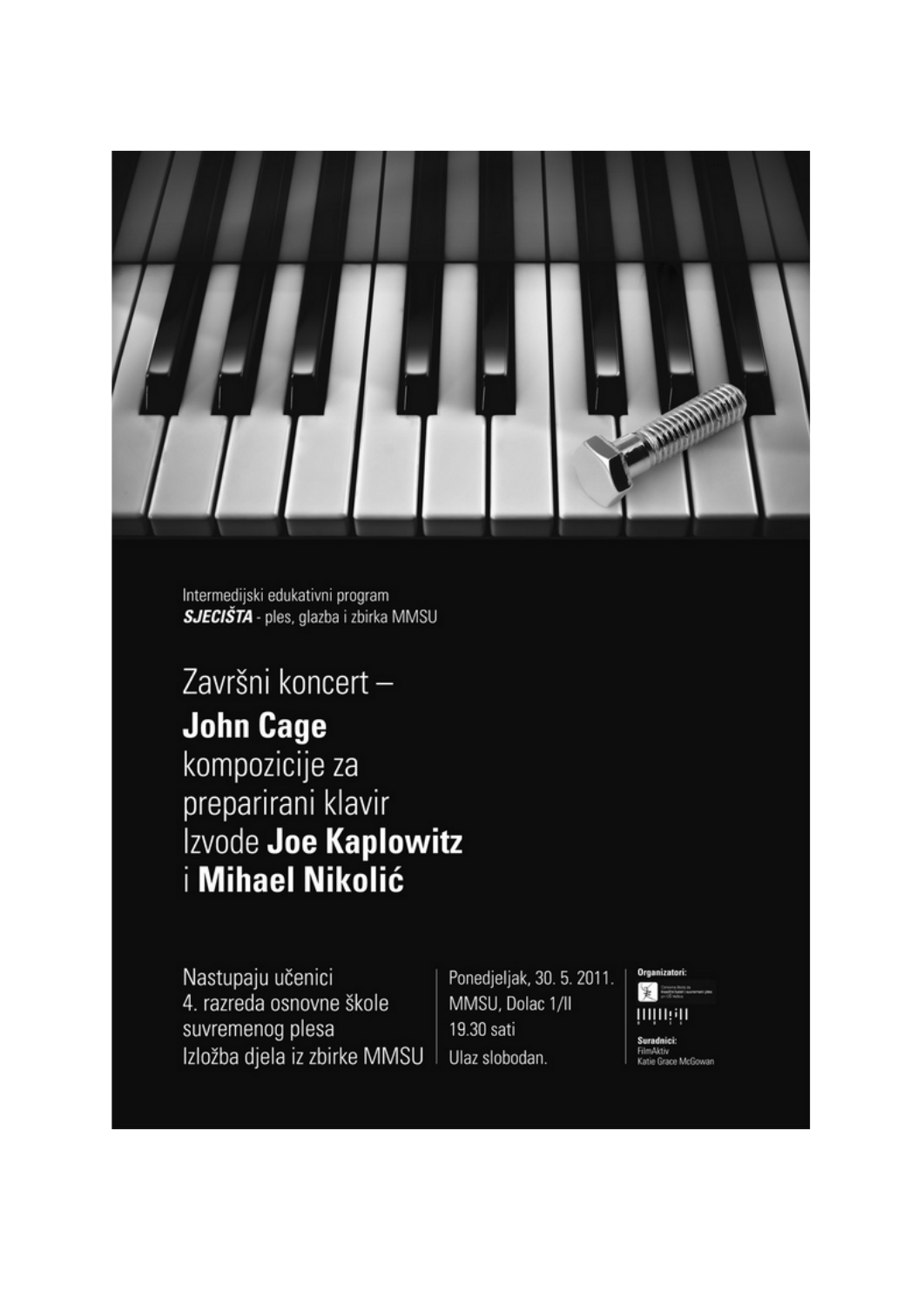## **Playing, Making, Thinking: Intersections with the Avant-Garde**

"I am trying to be unfamiliar with what I'm doing."

— John Cage

Few artistic collaborations are as celebrated as that of composer, poet and artist, John Milton Cage Jr. (1912 –1992) and choreographer and dancer, Mercier "Merce" Philip Cunningham (1919–2009), and with good reason. This prolific duo collaborated closely for over half a century—in their artwork and as life partners. Beyond the massive contribution each artist made to his respective field, Cage and Cunningham's biggest collective gift to the canon of contemporary art is the way in which they grappled to unlearn the rules of their respective art forms. The pair worked in constant conversation across media. These conversations took myriad forms. Through relentless experimentation the duo resisted categorization and never succumbed to stasis.

After meeting in 1942 at Seattle's Cornish School of the Arts, Cage and Cunningham became figureheads of the American avant-garde, working collaboratively with artists of other media to create their own brand of non-representational splendor.

Like many of their contemporaries, Cage and Cunningham became summer instructors at Black Mountain College, a short-lived hotbed of progressive education in North Carolina. Like the artists it attracted, Black Mountain was experimental and ahead of its time. Here grades and quality points as a mark of achievement were abolished—a gesture that would still make many uncomfortable in 2011. Its Utopian ideals such as communal living, farming and maintaining a faculty-run college were unsustainable given all the particulars of the time. The school lasted just under twenty four years, but its effects still resonate today.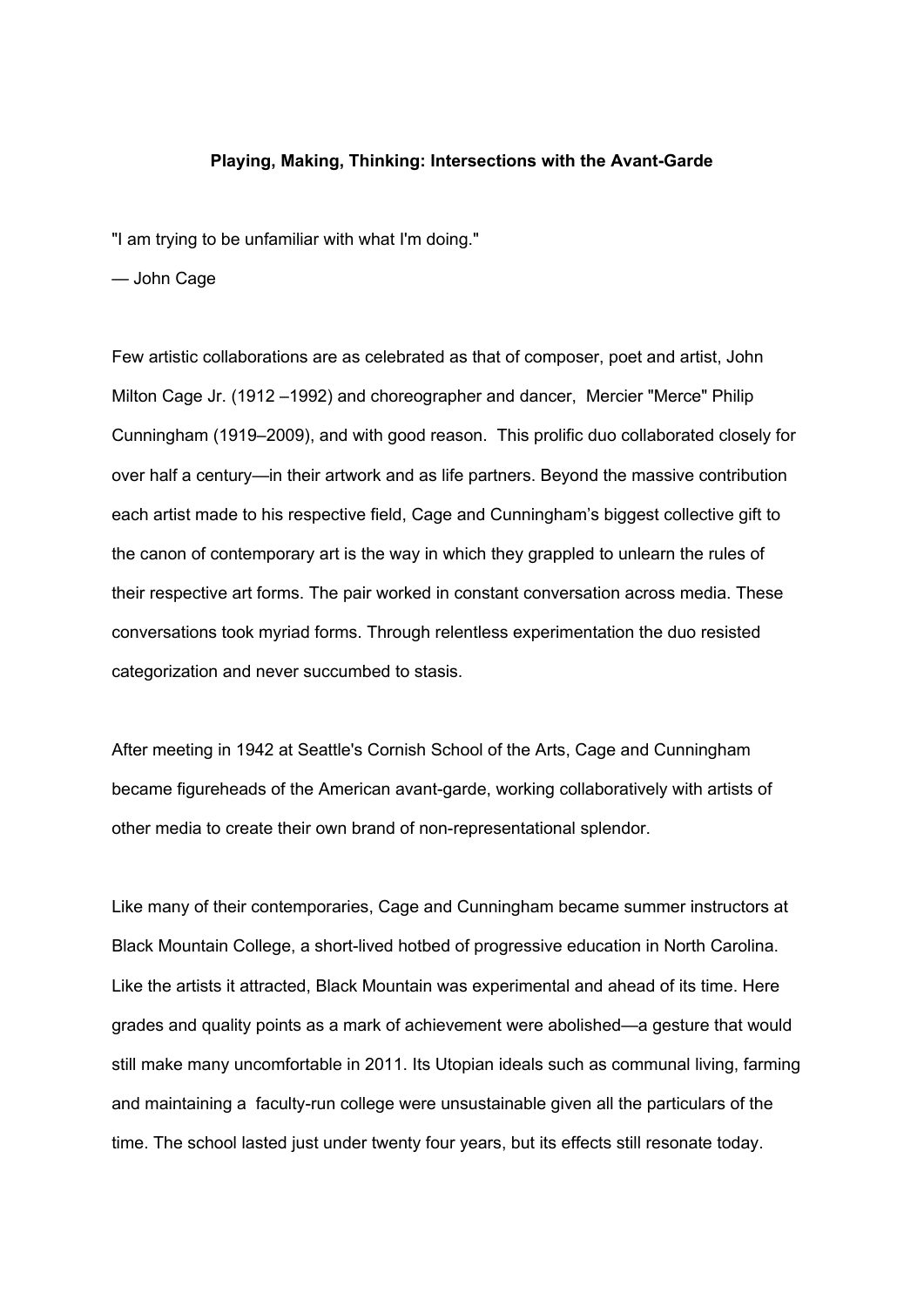During his distinguished 67-year career, Cunningham choreographed nearly 200 dances, most of which involved collaborations with leading visual artists who contributed costumes, sculpture and custom set pieces. Cunningham's collaborators include luminaries of the 20th century art world including Andy Warhol, Frank Stella, Jasper Johns and Robert Rauschenberg, among many others. Even toward the end of his life, Cunningham and his company continued working with the next generation of artists, including the contemporary Brazilian sculptor, Ernesto Neto and the fashion designer Rei Kawakubo.

Cunningham championed novel forms of collaboration as well as cutting edge music his "Suite by Chance" (1953) was the first dance performed to an electronic score. Cunningham and Cage were also interested in the way collaborating artists could work together by creating their respective elements—costumes, choreography, or musical composition—then combining them without having consulted the others. This commitment to chance and play exemplified the couple's working relationship.

Perhaps Cage's most famous, or infamous, coup is 4'33". This provocative composition consists of three-movements, during which the musician or musicians do not play. The piece debuted on 29 August 1952, when David Tudor and an unknowing audience—come performance troupe—executed the symphony of sounds, inadvertently. The bewildered audience rustled in their seats. Dry throats coughed, uncomfortable bodies shifted and history was made.

In part, 4'33" was shocking because of the way in which it toyed with the audience. They came to the theatre expecting a musical performance and got nothing they considered music in return. More importantly though, the piece was a revolution in that it highlighted the role of silence in composition. Here Cage had no way of controlling what ambient sounds would be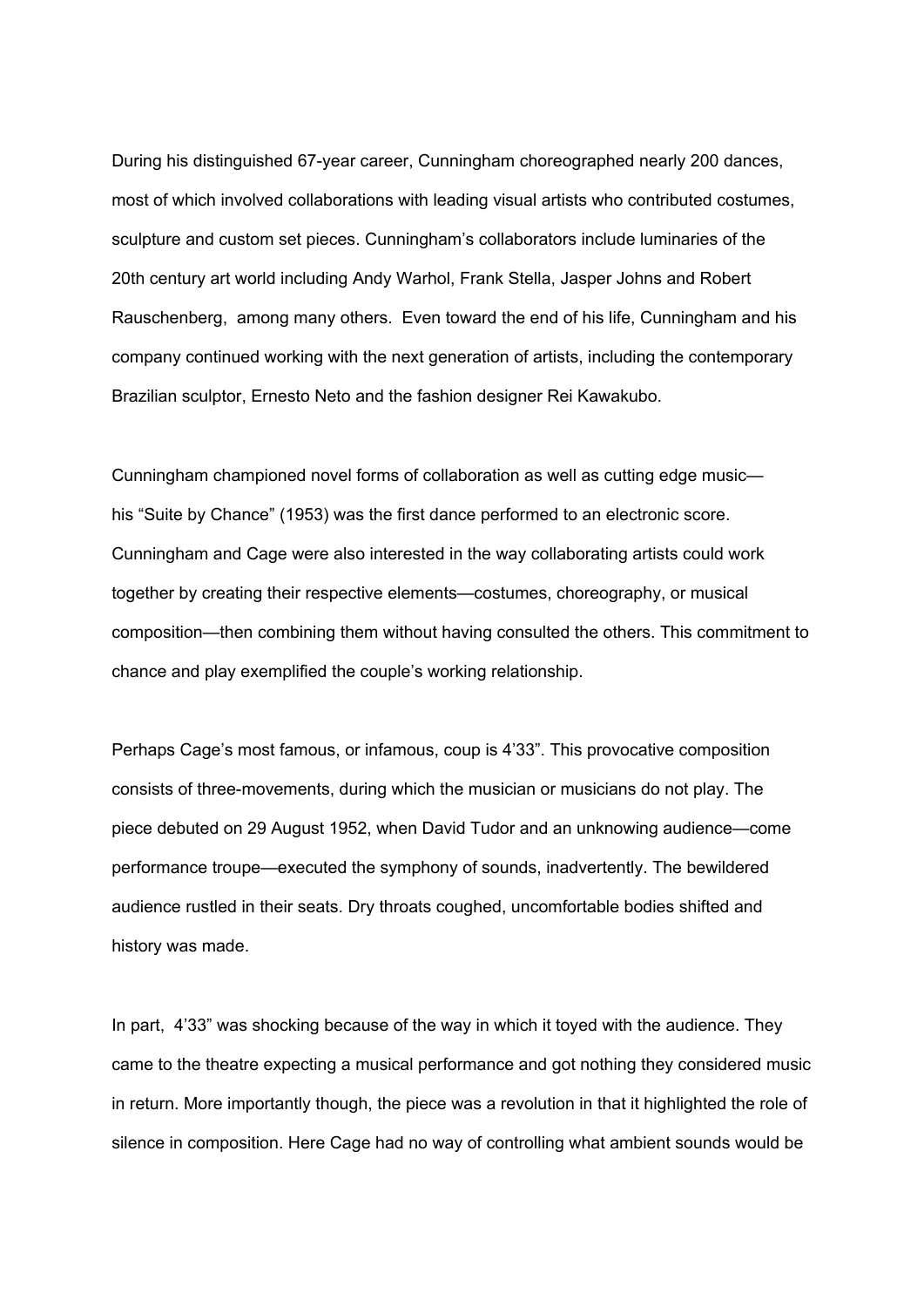heard by the audience. By consciously relinquishing this control Cage left the composition entirely up to the audience, up to chance.

Coin flipping here is more than proverbial. Cage and Cunningham became devotees of chance operations in the 1950s. Both regularly employed The *I Ching* or *Book of Changes*, an ancient Chinese divination system, to determine aspects of their work.

Cage studied Zen for much of his life. This study undoubtedly honed his power of observation and likely informed his interest in silence. A fan of subtlety and the delicate nuance of sound, silence is something Cage spent a lot of time experimenting with. A book of his collected writings even bears the name *Silence*. Within it he dissects the notion of silence from countless angles. One is left with the conclusion that there is no such thing as silence and that every sound we hear is music. Cage himself began studying the notion of silence after visiting an anechoic chamber at Harvard University. Here he noticed the sound of his pulse and the utter lack of silence…

For **Intersections** the contemporary dance faculty and students from OŠ Vežica School for Classical Ballet and Contemporary Dance climb out of their roles as pedagogues and pupils, onto the allegorical floor where they are free to become a writhing mass of arms and legs. Monsters, angels, magicians and spacemen emerge from their human shells. Here there is no expert, no apprentice. There are bustling bodies, of dancers, working together. Eyes look up to the sky and to the future.

**Intersections** is an exhibition and month-long educational residency at MMSU in which students explore the relationship between dance, music, and visual art. In partnership with MMSU's Education Department and Senior Educator Milica Đilas, the OŠ Vežica faculty designed the residency to inspire freethinking in their pupils.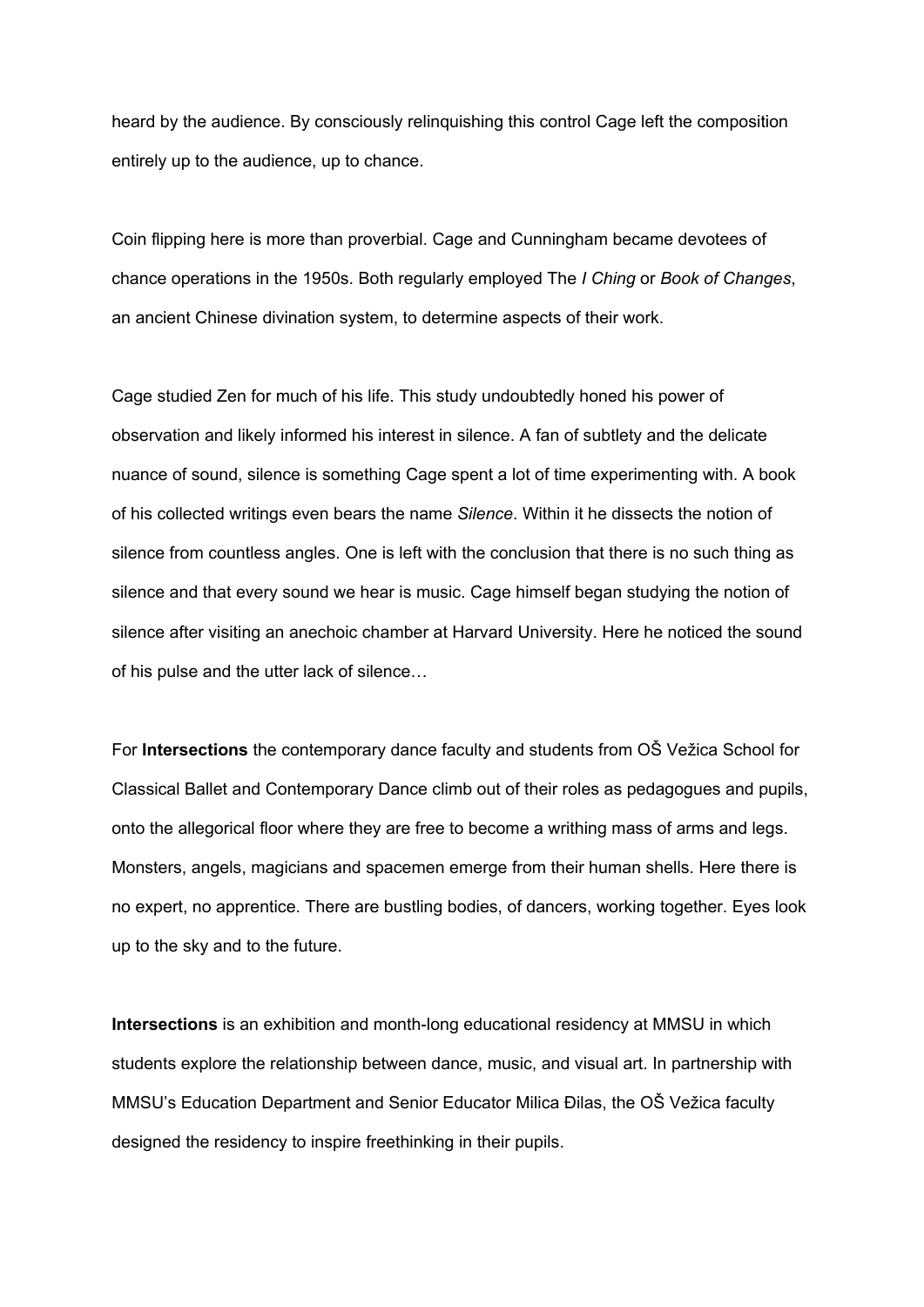Primary school students are introduced to groundbreaking techniques for composition alongside their regular lessons. Immediately the mind is made to wander…How would artists' visions be revolutionized if those artists were unconditionally encouraged to explore and play rather than first having their spirits quelled into submission? How would the world change if all of our educations emphasized innovation and experimentation?

The old adage about a painter needing to acquire the skills to paint formal, representational pieces before she may be allowed to try abstraction, is put out to sea. Instead these creators are learning the skills and formal techniques of their art form while also learning about practices on the very edge of that art form.

Rather than relying on staid educational techniques, the teachers combine elements of experimentation from the historic avant-garde with a few tricks of their own to facilitate a month-long exercise in student-centered learning and discovery.

Chance operations are employed as tactics for creation and experimentation. Students are exposed to visual artworks from MMSU's permanent collection and encouraged to react. According to co-organizer Kate Foley, this collaboration between MMSU and the contemporary dance faculty and students was motivated "by the need to introduce fundamental principles of modernism and interdisciplinary dialogue in dance education for young people in Croatia." And introduce they do. The dance instructors each approach the task in a unique way.

Instructor Mila Čuljak began by having her 1st year students listen and react to Cage's "And the Earth Shall Bear Again" and "Sonata V." The students wrote down a list of words that came to mind...tuga, mirnoća, cvjetanje, uzbuđenje, dinamičnost, prikradanje, buđenje,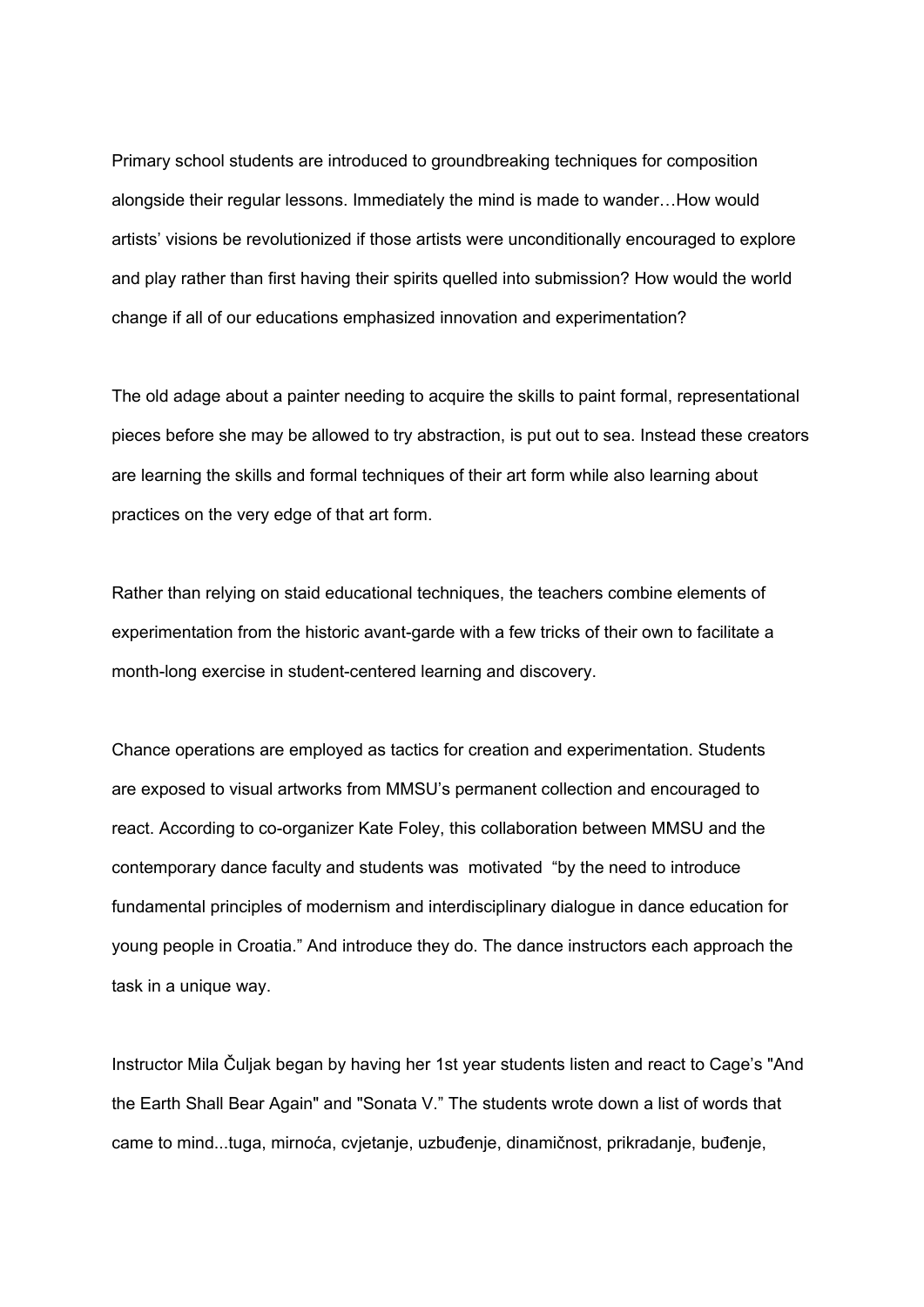samoća, krivnja, veselje, bučnost, buka, glazbala, predviđanje, napetost, očekivanje, kraj, strpljenje...these words were then used as jumping off points from which to build movement improvisation. Čuljak facilitates exercises that stress the agency of the child dancers all the while letting them play, the way children and artists are prone to do. The students also worked with materials from MMSU's collection, including Jean Messagier's "Proljetna katastrofa sa cvjetanjem" and "Nepoznato proljeće," and from drawings they themselves made.

For their 2nd year students, Sanja Josipović and Kate Foley chose Vlastimir Mikić's "Dajem kraljevstvo za konja" (1983). "We are reading Mikić's painting as a score to guide decisions about the use of space, shape, movement actions, rhythm, characterization and feeling. These students are learning how to interpret a painting and make dance from it, how to dance together, how to build an image in time together and how to use space," explains Foley. The piece is set to Cage's "Daughters of the Lonesome Isle" from 1945.

The 3rd year students, studying under Sanja Josipović, are working with issues surrounding the body. Here dichotomies such as freedom and constraint, and stillness and motion, are explored vis-à-vis representational sculptural works that deal with the human body. The trajectory of the dancers' bodies is investigated in relation to the performing space as well as the general spaces in life. For this project, Josipović chose Cage's "Triple Paced" and "Sonata XIII."

The 4th year students perform works they choreographed in collaboration with their teacher, Kate Foley. This composition, set to Cage's "Bacchanale" (1940), is in dialogue with three artworks from MMSU's collection. The visual artworks include "Tryptichos Post Historicus" by Braco Dimitrijević, "Moj dio neba" by Viktor Libl, and "A Feast of Danubian and Adriatic Painting II" by Laszlo Kerekes. The sculptures incorporate readymade objects—a concept